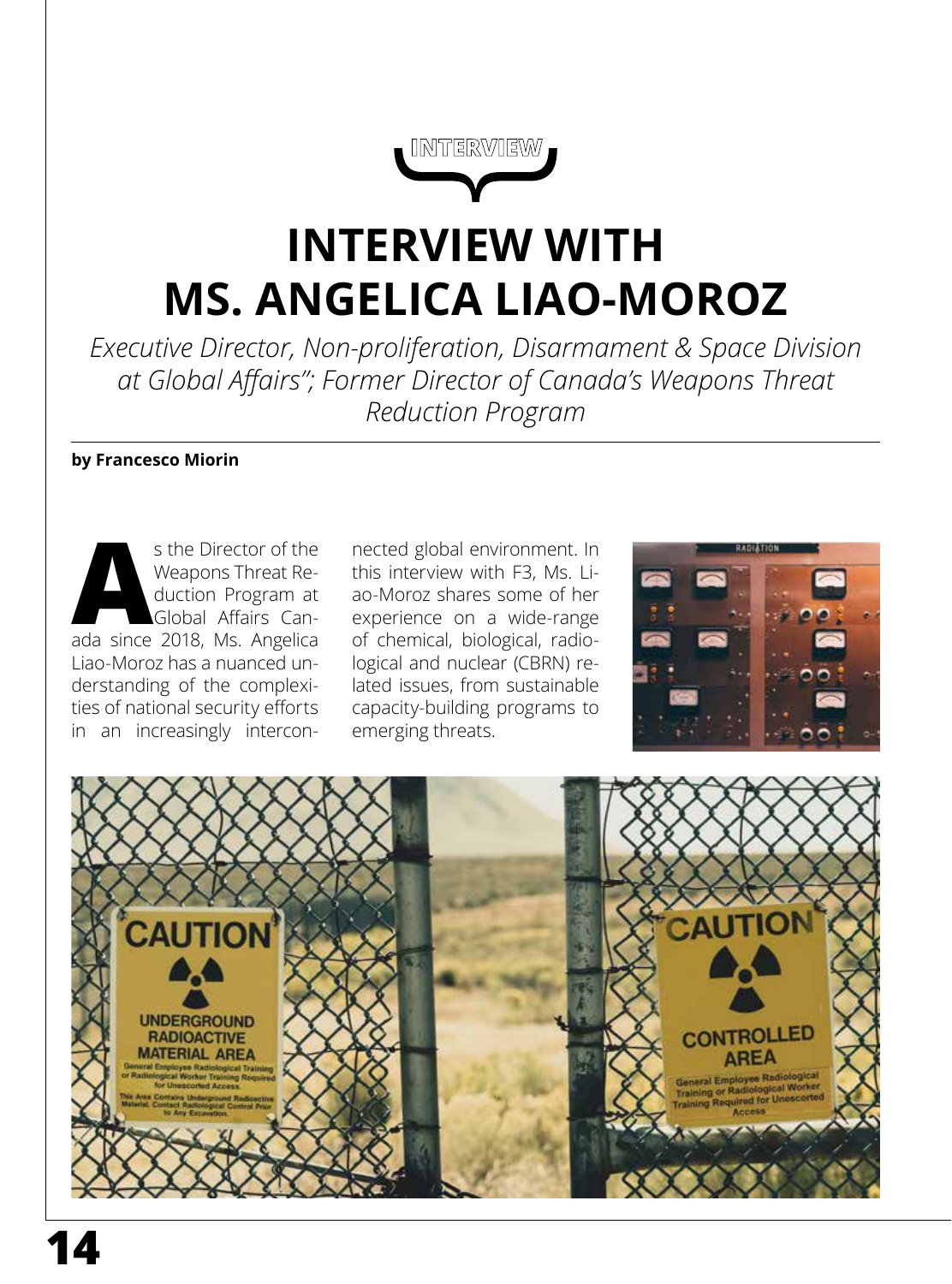*THE GOVERNMENT OF CANADA IS ONE OF THE KEY DONORS WHEN IT COMES TO INTERNATIONAL ASSISTANCE ON CHEMICAL, BIOLOGICAL, RADIOLOGICAL AND NUCLEAR (CBRN) THREAT REDUCTION, WHAT WOULD YOU SAY ARE THE COUNTRY'S GUIDING PRINCIPLES FOR INTERNATIONAL ASSISTANCE AND COOPERATION?* 

Canada is proud to be a key player in CBRN threat reduction. But we know we are not alone in this - a threat that affects one can affect us all. No one country or donor can or should go it alone, hence the importance of working in lockstep with the broader international community of governments, experts and organizations. We also very much see it as a full-fledged partnership with those countries or regions seeking assistance, as opposed to a traditional donor-recipient relationship, which makes for greater levels of buy-in and ultimately engagement.

#### *WHY IS CBRN SECURITY ASSISTANCE CONSIDERED A PRIORITY FOR THE GOVERNMENT OF CANADA? HOW HAS THIS CHANGED OVER TIME?*

By their very nature, any security incident involving a nuclear, biological or chemical weapon could potentially cripple a city, country or region. A major event could have catastrophic and long-lasting global impacts, but even the improper use of related CBRN materials can pose a risk to communities.

Canada is playing an active role in shaping a range of non-proliferation treaties and initiatives, and is a leading contributor to multilateral groupings. A central one for us is the G7-led Global Partnership Against the Spread of Weapons and Materials of Mass Destruction (launched by Leaders at the 2002 G8 Kananaskis Summit), which as a forum is unmatched in its collective resources, networks and expertise to build capacity to counter such threats.

The Global Partnership itself was a response by the international community to the 9/11 terrorist attacks and the anthrax letter scare in the U.S. This was a major impetus for world leaders deciding to take collective action to prevent terrorists and those that

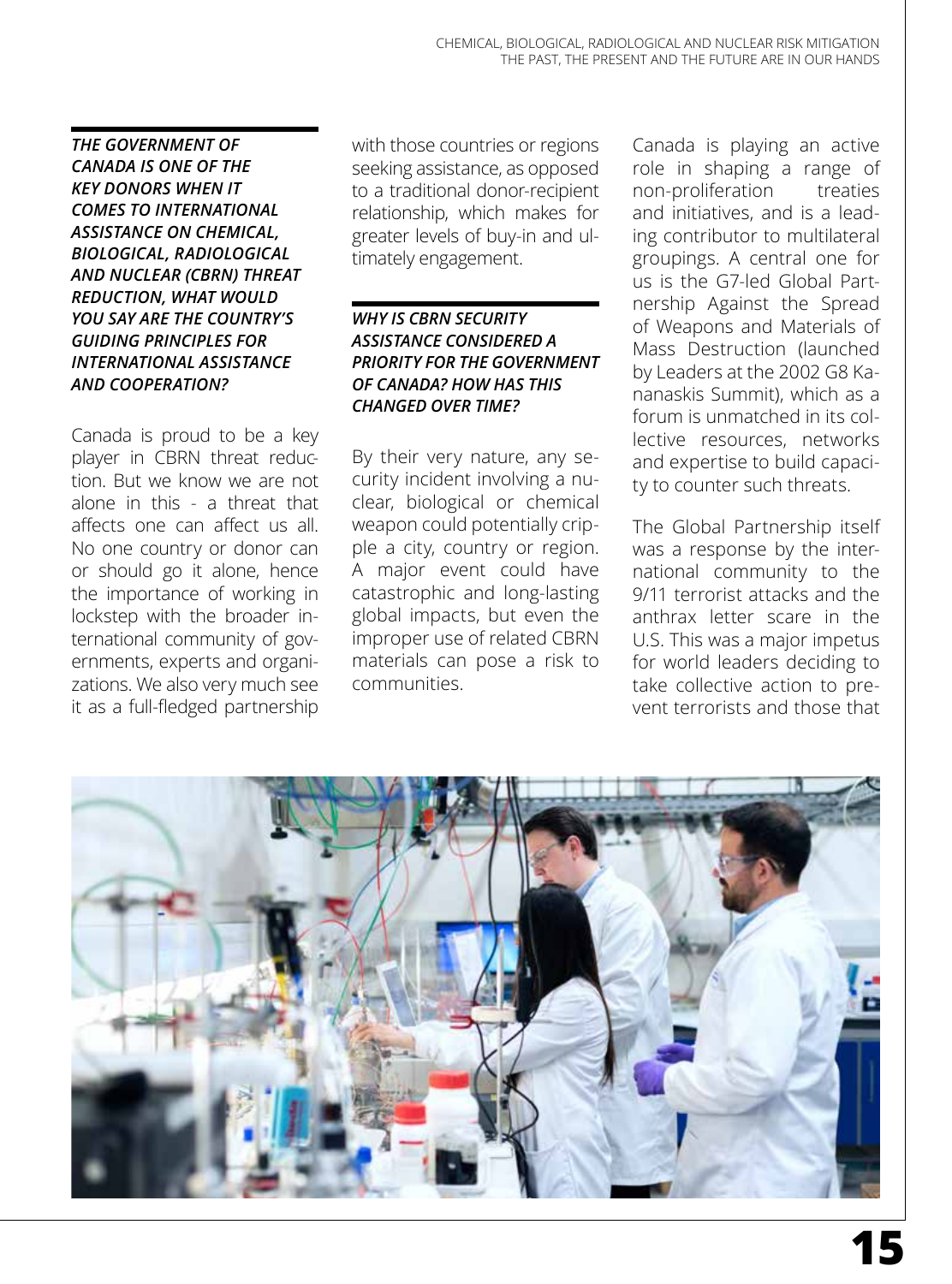

## **National Training on Combating Illicit Trafficking and Smuggling of Radiological and Nuclear Materials and Response Mechanisms**

National Centre for Nuclear and Radiological Security Amman, Jordan, June 28 - July 1, 2021





harbor them from acquiring weapons and materials of mass destruction.

From its beginning, the Global Partnership was primarily focused on helping address the legacy CBRN threats in the territories of the former Soviet Union. There was a significant collective effort focussed on helping Russia destroy its declared stockpile of chemical weapons (the largest in the world at nearly 40,000 metric tons) and the redirection of tens of thousands of former weapon scientists to peaceful pursuits. Things have evolved over time though – today, almost two decades later, the Global Partnership has 31 active members, and has moved beyond the Former Soviet

Union (FSU) – the membership delivers programming wherever CBRN threats are present across the globe. It is through the Global Partnership that Canada supports many of the CBRN initiatives in close coordination with our partners.

#### *CAN YOU SHARE A SUCCESS STORY WITH US RELATED TO CANADA'S ENGAGEMENT WITH INTERNATIONAL PARTNERS IN CBRN THREAT REDUCTION?*

One success story that I am particularly proud of is all the work we have done to better connect the health and security sectors when it comes to mitigating biological threats that is to say, the natural, accidental or malicious spread of disease. We are currently assisting more than two dozen countries to strengthen biosafety and biosecurity for pathogens of security concern (e.g. anthrax and Ebola), enhance surveillance and diagnostic capabilities and improve capacities to mitigate all manner of biological threats. We are also spearheading efforts to develop sustainable biosecurity solutions for low-resource countries (including through a "Grand Challenge" to be launched in 2021) as well as a new Global Partnership Signature Initiative to Mitigate Biological Threats in Africa.

Certainly, there's a lot left to do–but we've made significant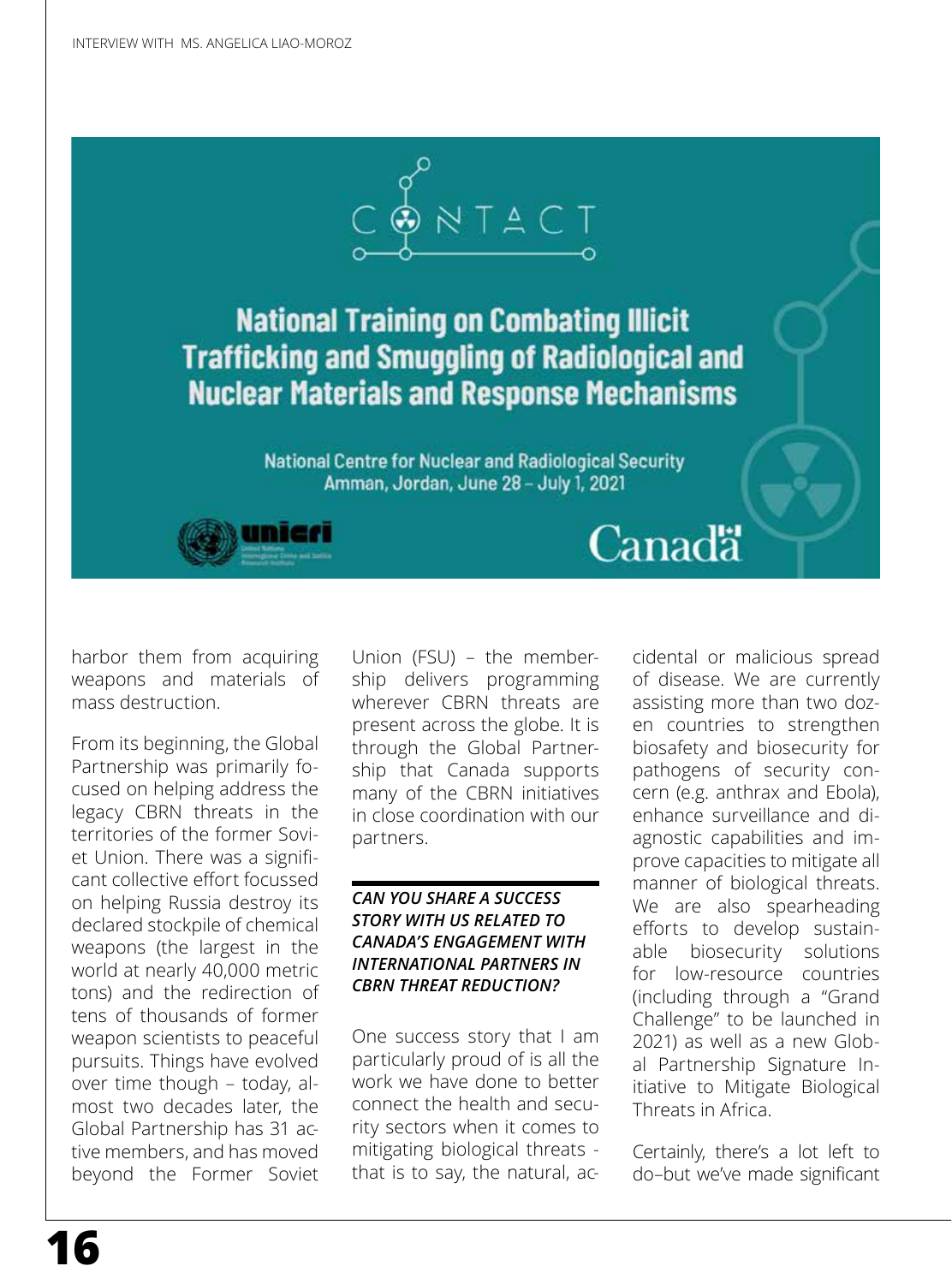strides in the two decades that we've been advocating and steering this collaboration. Through our work on global health security, our program has developed strong ties and partnerships with international organizations such as the World Health Organization (WHO), the World Organization for Animal Health (OIE) and the

supported in the international response to the ongoing COV-ID-19 pandemic. This includes the biological containment laboratories that we've previously provided to the Caribbean, Ghana, Jordan, Nigeria, and South Africa – these labs are now on the frontlines of testing for COVID-19.



International Criminal Police Organization (INTERPOL); with other countries and regional partners such as the Association of South East Asian Nations (ASEAN), the Africa Centres for Disease Control and Prevention (Africa CDC), the Caribbean Community (CARI-COM) and the Caribbean Public Health Agency). These strong collaborations lead to coordinated programming to ensure that our efforts are targeted and of maximum impact.

We are seeing the impact of many of the initiatives we have

*FROM CAPACITY-BUILDING MEASURES TO THE ENVIRONMENT, SUSTAINABILITY HAS BECOME A MAJOR CONCERN FOR DONORS AND INTERNATIONAL ORGANIZATIONS ALIKE. HOW DOES GLOBAL AFFAIRS CANADA APPROACH THIS ISSUE?*

Definitely – sustainability is certainly a preoccupation for Canada's Weapons Threat Reduction Program (WTRP). It does come in different flavours or shades though – some of the capacity-building work that we do lends itself

to a quick injection of funding, expertise or equipment. That's probably the exception though – most of our capacity-building efforts require sustained engagement. We are looking to build capacity that will endure well beyond our funding and will have the greatest impact in mitigating CBRN threats.

Part of the solution, I think, is to embrace innovation. A great example of this are those biological containment facilities I mentioned earlier. The current "state of the art" in the design and operation of these facilities has been designed for developed countries with ample resources – it is just not feasible to drop them into a lot of these countries where the need is highest. A lot of the most dangerous diseases that we're worried about from a security perspective, such as Ebola or anthrax, are endemic in a number of countries with fairly low levels of infrastructure and resources. So we – by which I mean not just Canada, but other Global Partnership members and international organizations like the WHO and OIE – are working to move away from a "one size fits all" approach and to identify innovative solutions for laboratories to be operated in low-resource environments. For example, we have incorporated solar power into labs we have provided in Nigeria and Sierra Leone. I think we are still in the early stages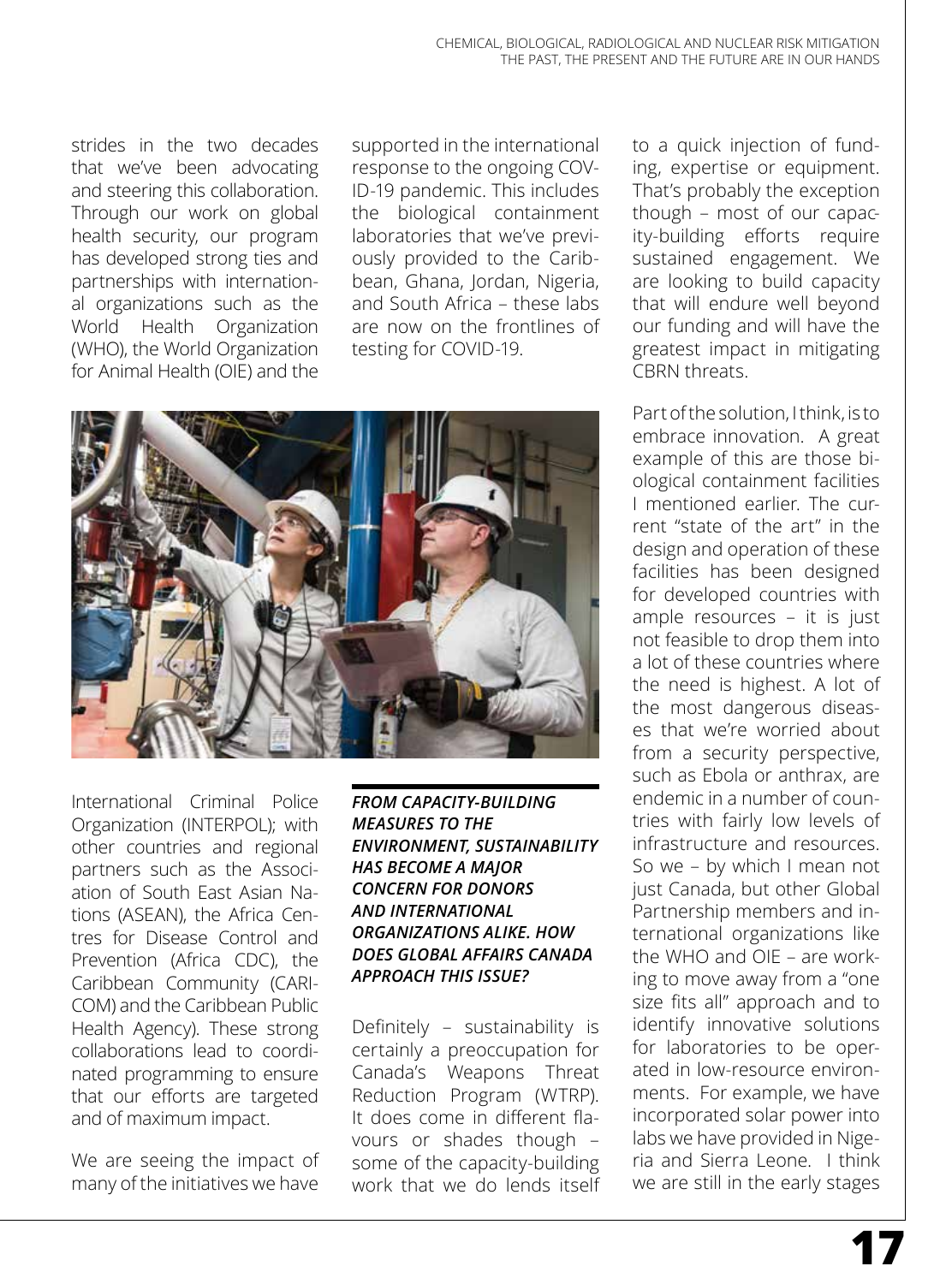of this approach though, and we have joined the OIE and the United Kingdom to launch a new "Grand Challenge for Sustainable Laboratories", which aims to develop innovative new technological and operational laboratory solutions that can be sustained in low-resource environments.

*ONE OF THE UNITED NATIONS SUSTAINABLE DEVELOPMENT GOALS TARGETS GENDER EQUALITY. WHAT IS GLOBAL AFFAIRS CANADA'S APPROACH TO PROMOTING GENDER EQUALITY THROUGHOUT ITS WORK, ESPECIALLY IN A TRADITIONALLY MALE-DOMINATED AREA SUCH AS THE SECURITY SECTOR? HAVE YOU WITNESSED ANY CHANGE OF DIRECTION IN THIS REGARD?* 

Meaningful change comes slowly – particularly in a traditionally male-dominated field like the security sector. But make no mistake, we are making inroads. Guided by Canada's Feminist International Assistance Policy, we are applying a feminist lens to all our policies and programming. One way we are doing this is by providing financial support to the IAEA's Marie Sklodowska-Curie Fellowship Programme and to CRDF Global's "WomenAdvance: Chemical Security" program – both aim to increase meaningful participation and create greater opportunities for women in these fields. A lot of the chal-

lenges we see have their roots well beyond the mandate of programs such as ours, and a full solution requires concerted action on a societal level. But I do believe we are helping to move the needle – we are definitely on the right path to promoting women leaders and more diverse voices in this field, which will be stronger for it.

#### *WHAT ARE THE MOST NOTABLE CHALLENGES THAT YOUR ORGANIZATION FACES IN PROVIDING ASSISTANCE?*

With finite resources (even for a country like Canada), ensuring that all international assistance is high-impact and value-added is crucial. That being said, we do face a number of challenges when providing assistance to countries. For example, a lot of the peace and security programming that Global Affairs Canada delivers is in countries with multiple and interconnected challenges – economic hardship, impacts of climate change, political instability, and so forth. This means there are often a number of parallel programs and organizations working in the same space, which raises the risk of duplication and the wasting of scarce resources. To help mitigate these risks, we continuously collaborate with our implementation partners, other countries working in the region, and with the beneficiary country itself to ensure that activities are aligned with development, trade and humanitarian work being conducted.

Additionally, we strive to ensure that any capacity we build in-country related to CBRN threat reduction is sustainable – we have to keep in mind that not all countries have access to the same level of resources. To better ensure the sustainability of our capacity-building projects over the longer term, we work closely on the ground with the stakeholder organizations to make sure they are well-positioned to assume full control and 'ownership' of the project's outcomes (and by 'ownership', I mean more than just a formal handover ceremony and transfer of title – the goal is for the beneficiary to truly step up and assume full responsibility, whether through the ongoing allocation of financial and human resources, or the consistent application of political will).

Lastly, one of the biggest challenges our program faces when providing international assistance is the ability to measure and evaluate results. Our core mandate is to prevent the proliferation of Weapons of Mass Destruction (WMDs) and related materials by terrorists or states of proliferation concern – it is a high-impact but generally low-probability scenario (especially when compared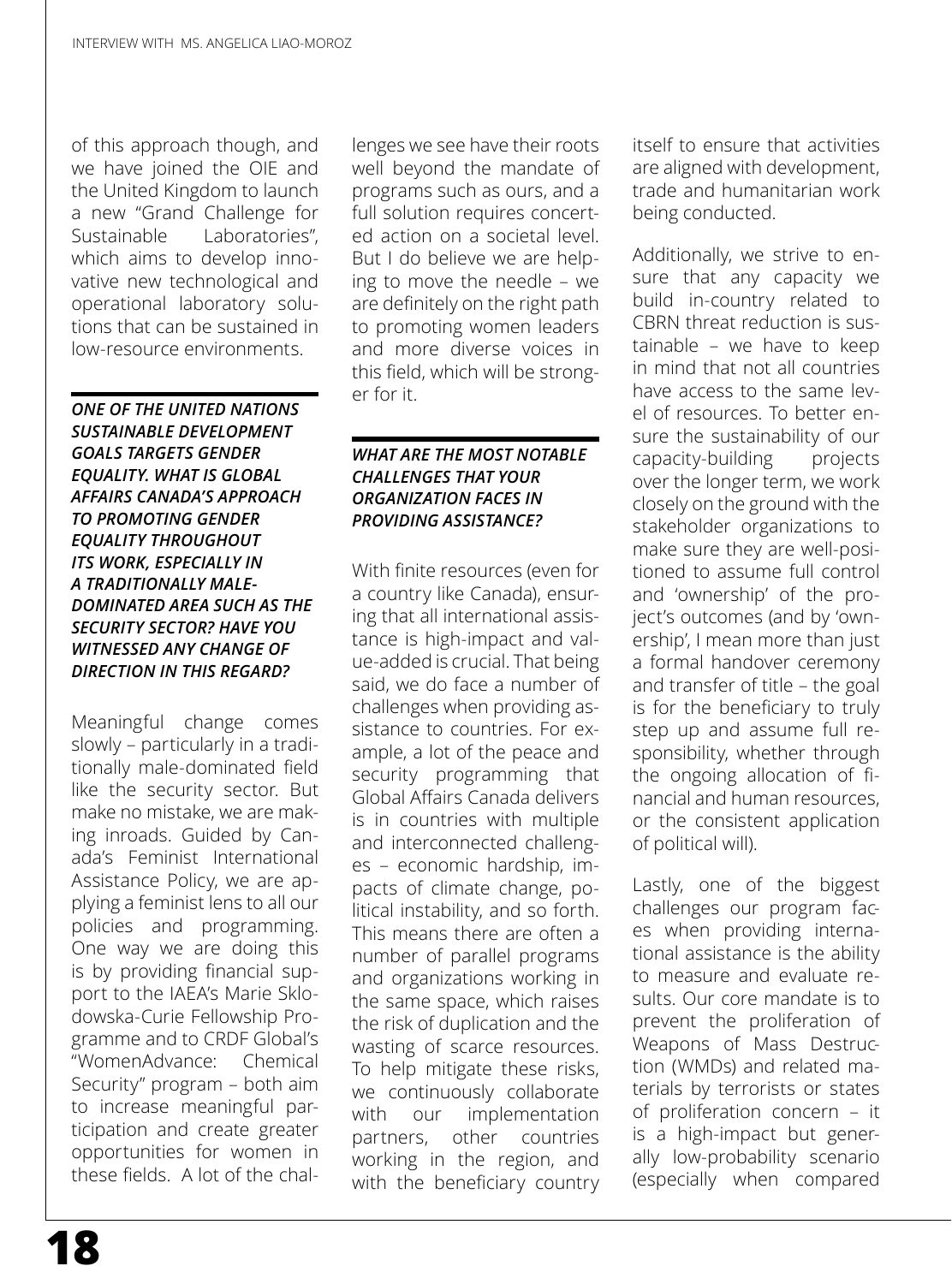



to the proliferation risks from conventional weapons). It therefore can be difficult to demonstrate value for money and show the public the work we do on the ground to help counter WMD threats. We're working hard with our partners to identify and track relevant performance indicators that will demonstrate an increase in the level of performance by our beneficiaries specifically as it relates to WMDs proliferation, and also as applicable to other global frameworks such as the UN's Sustainable Development Goals (SDGs).

### *HOW HAS THE COVID-19 PANDEMIC AFFECTED THE WORK OF YOUR ORGANIZATION AND OF YOUR PARTNERS? WHAT LESSONS HAVE YOU LEARNED?*

As the events of 2020 have made abundantly clear, an increased focus on strengthening global health security is long overdue. We as societies tend to have fairly short attention spans, and we seem to find ourselves reacting to crises far more than we do working to prevent them. COVID-19 is just the latest example – a virus previously unknown to science has reminded us all that disease can bring the world to a virtual standstill – crippling economies, undermining global security and causing untold human suffering and loss of life. The pandemic has underscored that more collective work is needed to build capacity to prevent, detect and respond to all manner of infectious disease threats, whether natural, accidental or deliberate in origin.

One of the keys to success is collaboration at the health-security interface – that area where the interests of the pubic and animal health communities overlap with those of the international security sector.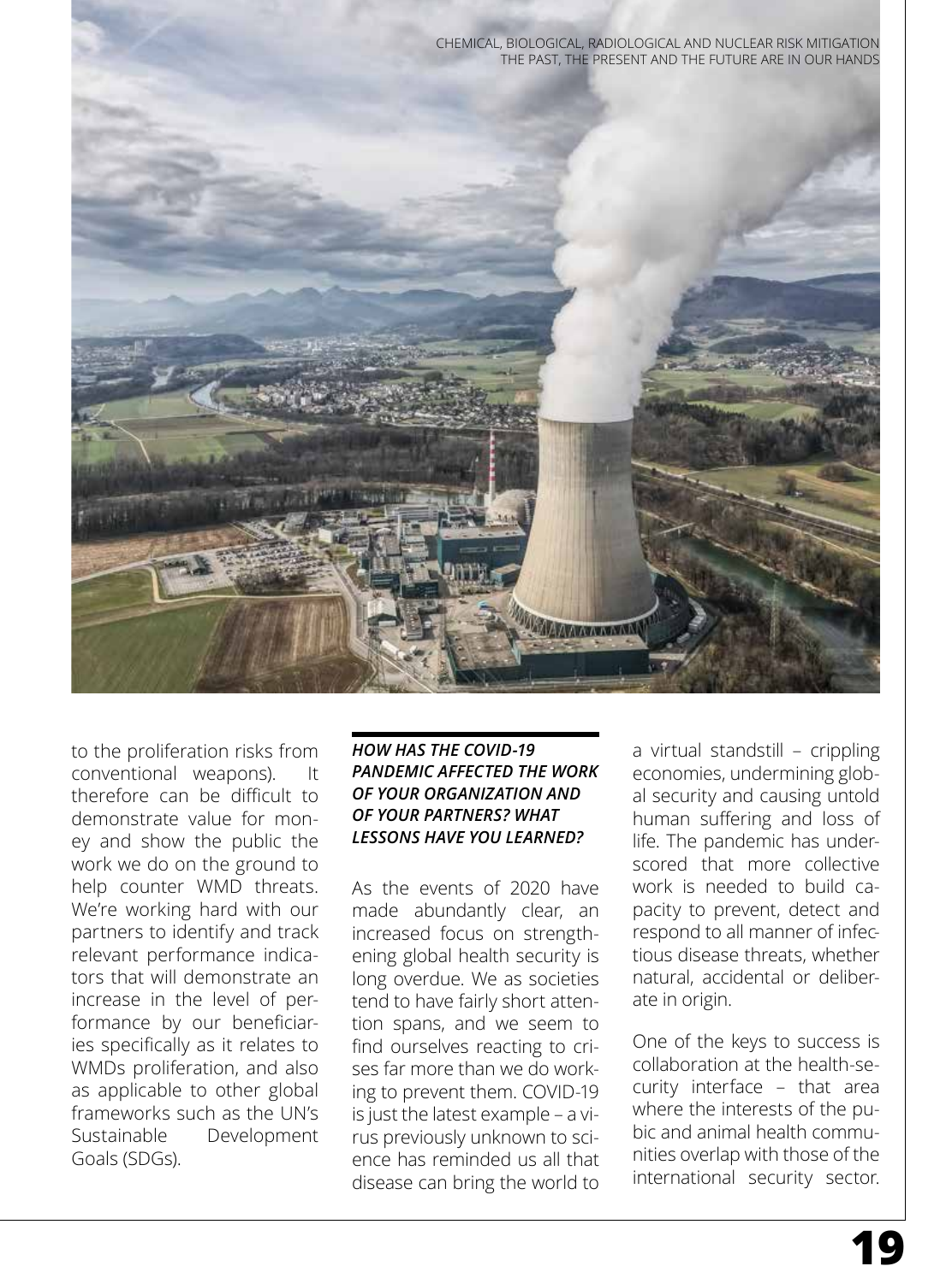For the past decade, we have been working with international health partners such as the WHO and OIE to highlight the importance of health-security cooperation, and to build sustainable capacity. This includes support for the WHO to establish a new Health Security Interface Secretariat, and a first-of-its-kind collaboration with OIE, FAO and INTERPOL to build resilience against agro-terrorism and agro-crime by strengthening multi-sectoral capacity and fostering regional and international cooperation.

So there's different stakeholders approaching the same problem but from different perspectives. But ultimately, biological threat reduction and pandemic preparedness require the investment and engagement of a broad group of stakeholders, including from the security sector. And we think this perspective is gradually taking root.

#### *IN YOUR OPINION, WHAT ROLE DOES THE UN PLAY IN PROMOTING CBRN THREAT REDUCTION?*

We hear a lot about what an interconnected world we live in, and certainly the pandemic has brought that home! It's undoubtedly true in the world of CBRN as well – a threat that affects one can affect us all. So it's no surprise that the UN is a prime forum to collectively address these threats.

For example, UN Security Council Resolution 1540 requires all member states to prevent non-state actors from acquiring, using or trafficking nuclear, chemical and biological weapons and materials. This means that states must adopt and enforce appropriate laws and controls, and report back to the UN on their progress. UN-SCR 1540 also helps facilitate assistance to states so they can fulfill their obligations. In addition, the UN General Assembly offers an inclusive forum to raise awareness and address CBRN threats. Specifically, the First Committee on disarmament and international security adopts a range of resolutions on such threats every year.

*OVER THE PAST FEW YEARS, CYBER-ATTACKS AGAINST CBRN FACILITIES HAVE INCREASED SUBSTANTIALLY. CAN YOU TELL US MORE ABOUT GLOBAL AFFAIRS CANADA'S PERSPECTIVES ON THE RISK AND HOW IT COULD BE ADDRESSED THROUGH INTERNATIONAL COOPERATION?*

Indeed, malicious cyber activities are increasingly targeting critical infrastructure – we've just seen the news today about a critical oil pipeline in the U.S. being shut down due to a ransomware attack. Canada's Communications Security Establishment's [National](https://cyber.gc.ca/en/guidance/executive-summary-2) [Cyber Threat Assessment 2020](https://cyber.gc.ca/en/guidance/executive-summary-2) says that "state-sponsored



actors are very likely attempting to develop cyber capabilities to disrupt Canadian critical infrastructure, such as the supply of electricity, to further their goals."

It's very much an emerging issue, and I think a lot of us in the international community are